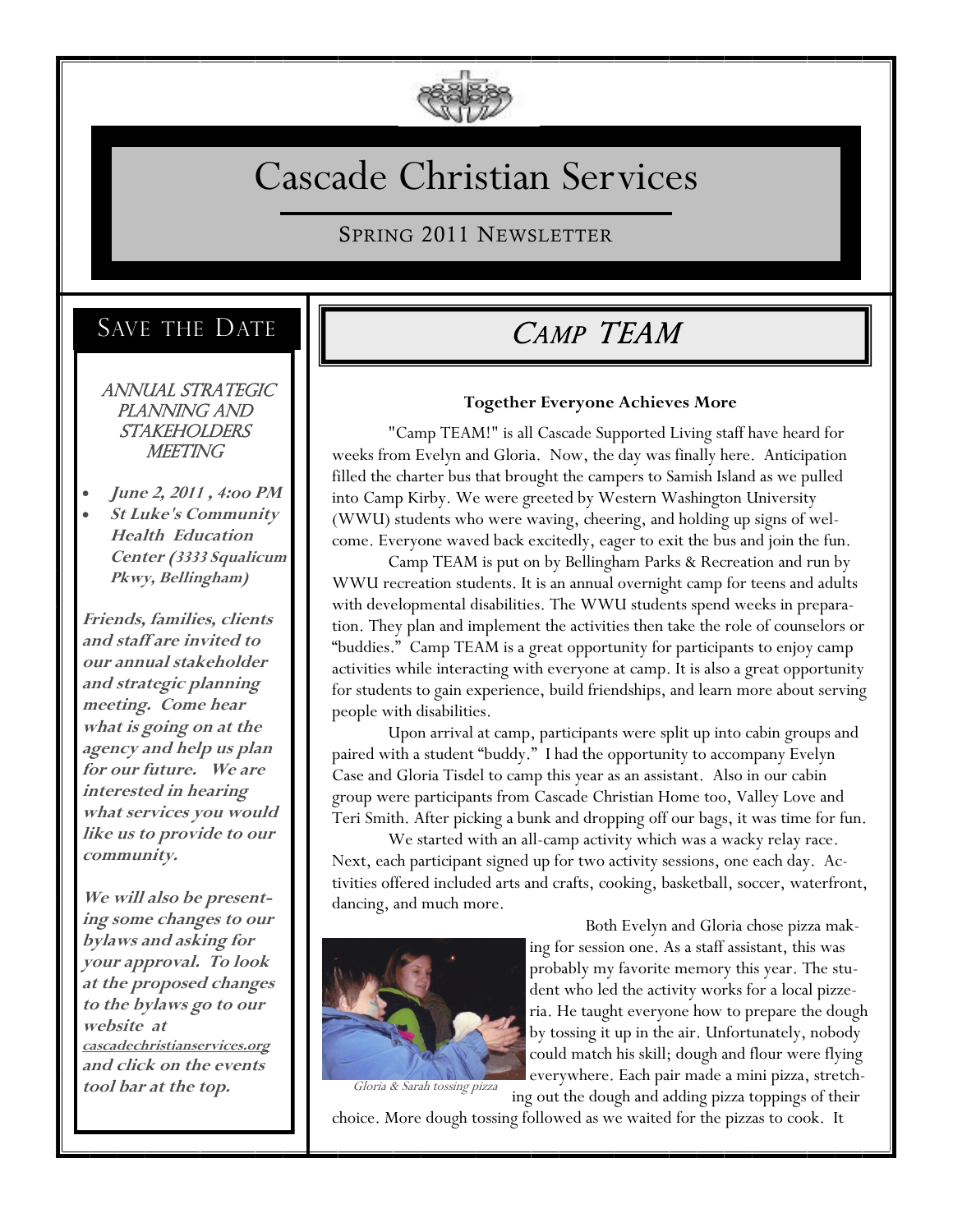#### PAGE 2

was so much fun for staff to watch our clients learning a new skill while having a great time. Gloria was gracious in sharing a slice of her pizza with me, and it was sensational.

Dinner was also delicious. In fact, Evelyn said the food served

at meals was one of her favorite parts of camp. After dinner evening festivities included karaoke and dancing. Everyone who wanted to show off their singing

talents belted out their favorite song into the microphone.

 Evelyn and I danced up a sweat as Gloria and her buddy sang a Beach Boys tune.

Pouring rain forced us to stay inside the main lodge, but that didn't stop us all from enjoying s'mores. The night concluded with a few students serenading us with bedtime songs accompanied by guitar. After an action packed day we all snuggled into our bunks and fell fast asleep.

Day two started with a great breakfast served with delicious fresh fruit. After breakfast our

> cabin groups traveled through a rotation where we learned more about outer space (the theme for camp this year). Then it was

time for activity ses-

Evelyn and her buddy topping pizza

sion two. Evelyn chose arts and crafts. She decorated and painted a wooden rocket ship. Gloria made and decorated cookies, which she told me was her favorite part of camp.

Camp concluded with lunch, painting Camp TEAM signs with our favorite memory of camp, and then a huge group photo. Finally, it was time to get back on the bus and head home. As we pulled away, the WWU students chased after the bus waving, yelling, and smiling. The campers waved back, some with smiles, some with tears, already missing camp and eager to return next year. It was a departure from friendships made, good times, and good memories. The emotional goodbye almost brought a tear to my eye. Camp TEAM is a wonderful experience for all who attend. The passion of the students, the excitement of the participants, and the overall feeling of joy make Camp TEAM a special and unique opportunity. Camp TEAM 2012 here we come!

> Sarah Wiley Cascade Supported Living Staff

### OPEN THE DOOR TO OPPORTUNITY

Partnering with CVS takes a willingness to look at your hiring needs a little differently and to consider working with an employment vendor who is representing applicants who have disabilities. Our applicants have skills and abilities ready to share with an employer whose needs match those talents. Many employers in the Lynden community have embraced the ideals of working with Cascade applicants, and then have discovered the person behind those gifts and talents, many who have become valuable employees in their workforce.



Grant Brickbealer at Safeway

Cascade Vocational Services has worked with Lynden businesses who have created innovative employment practices to involve our unique applicants. Businesses such as Dave's Sport Shop, Greenbarn, Farm Stand, Homestead Golf and Fitness, Martin's Feed, NW Bookkeeping Solutions, Safeway, Sole Obsession and the Whatcom Farmers Co-op. We provide training support, monitoring job performance, and reducing hiring costs. You also benefit by lower employee turnover, higher morale, workforce diversity and an enhanced company image. All backed by our 25 years of experience. Thank you to these local Lynden community businesses for opening the door that enhances diversity in your workforce and your community.

> Kristin Nguyen Cascade Vocational Services Director

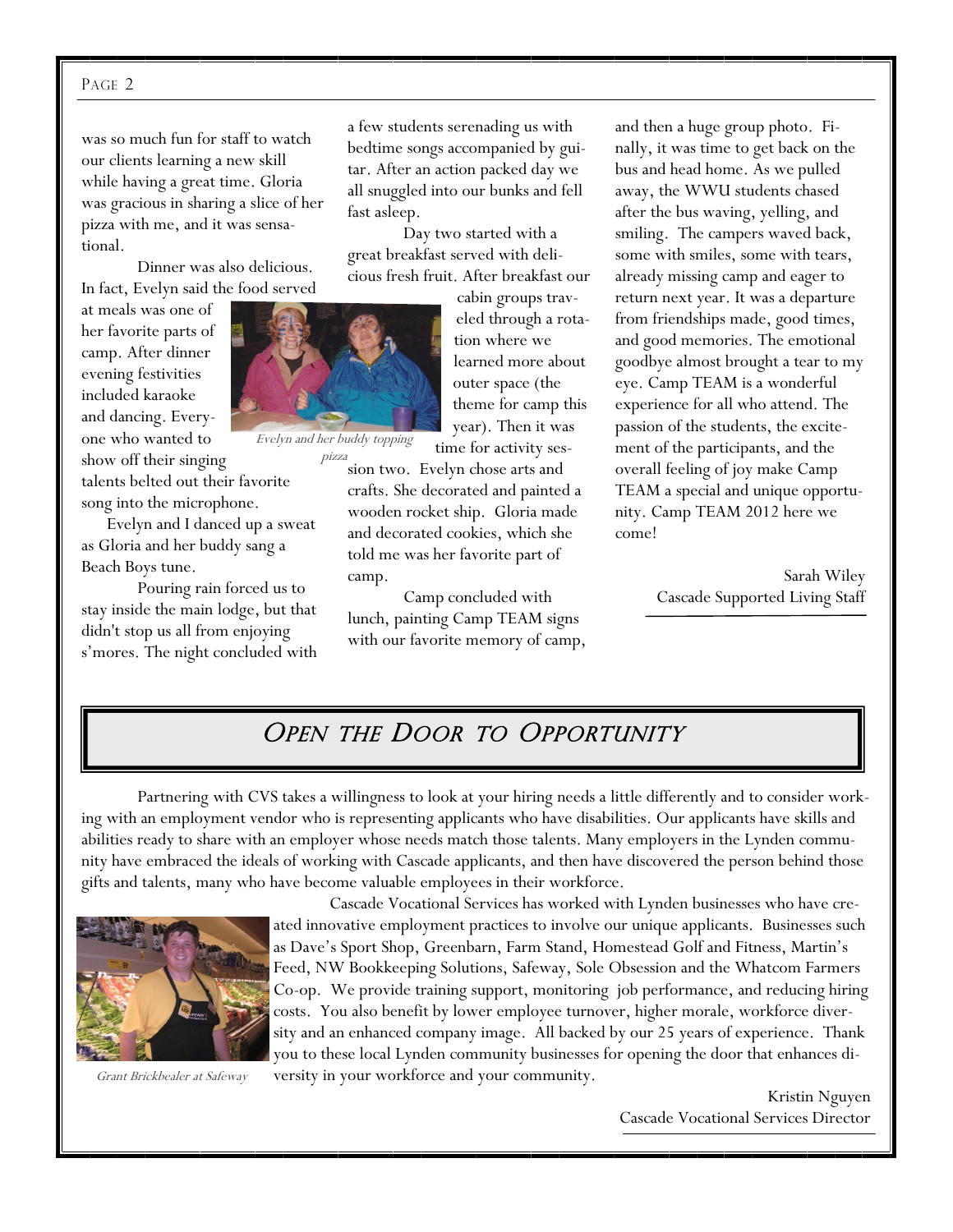#### PAGE 3 CASCADE CHRISTIAN

## ACTIVE BODIES

This year there has been a surge of client interest in physical activities. Participating in regular physical activities is one of the best ways to achieve and maintain a healthy lifestyle. At Cascade Supported Living (CSL), we encourage clients to participate in activities. Several of our clients have gym memberships and regularly work out and attend exercise classes.

There is a Special Olympics sport for every season, and many of our clients participate in several sports, such as basketball, softball, soccer, and bowling. Special Olympics provides a supportive, yet competitive environment for athletes to learn and practice new skills. They are able to refine their abilities during practice and then apply those skills in the tournament at the end of the season. Competing

in tournaments encourages our clients to be athletes, to push themselves, and to take pride in their achievements of hard work. It is amazing to watch the progress athletes make during the season and the smiles at the end of the tournaments are proof of that growth.

One of our CSL clients, Evelyn Case, exemplifies the spirit and drive necessary to thrive in life and in competition. Evelyn participates in bowling, softball, basketball, and soccer with Special

> Olympics. She frequents Homestead Fitness Center and even puts in some two-a-day workouts--attending practice and then heading straight to the gym.

> Here at CSL, we are extremely proud of the accomplishments of all our clients. The dedication they show to their activities inspires positive change at CSL, as we try to integrate healthy lifestyle choices into everyday activities.

> > Kelly Barber Cascade Supported Living Staff

## LATEST FROM CASCADE HOME

The latest changes to the Cascade Christian Home includes a wheelchair accessible van acquisition, the progressing installation of a new, attractive fence, and the most exciting is the addition of a couple of new residents.

Let me introduce you to Debra, who moved from Rainer School in Buckley (Pierce County) in late August last year. She enjoys spending time out in the community and going for car rides. While at home Debra plays with

a myriad of toys and puzzles. Her favorites are



the ones that light up. So a plan has been put in action to redecorate Debra's room with different types of lighting along with a cushy area for her to settle in and watch the lights all around her room. Debra recently returned from a mini-vacation during which she spent time at a hotel and spa being pampered. She loved it. We are pleased to have Debra with us and are excited about getting to know her better.

> Heather Rickords Cascade Christian Home Staff



Evelyn on sports field